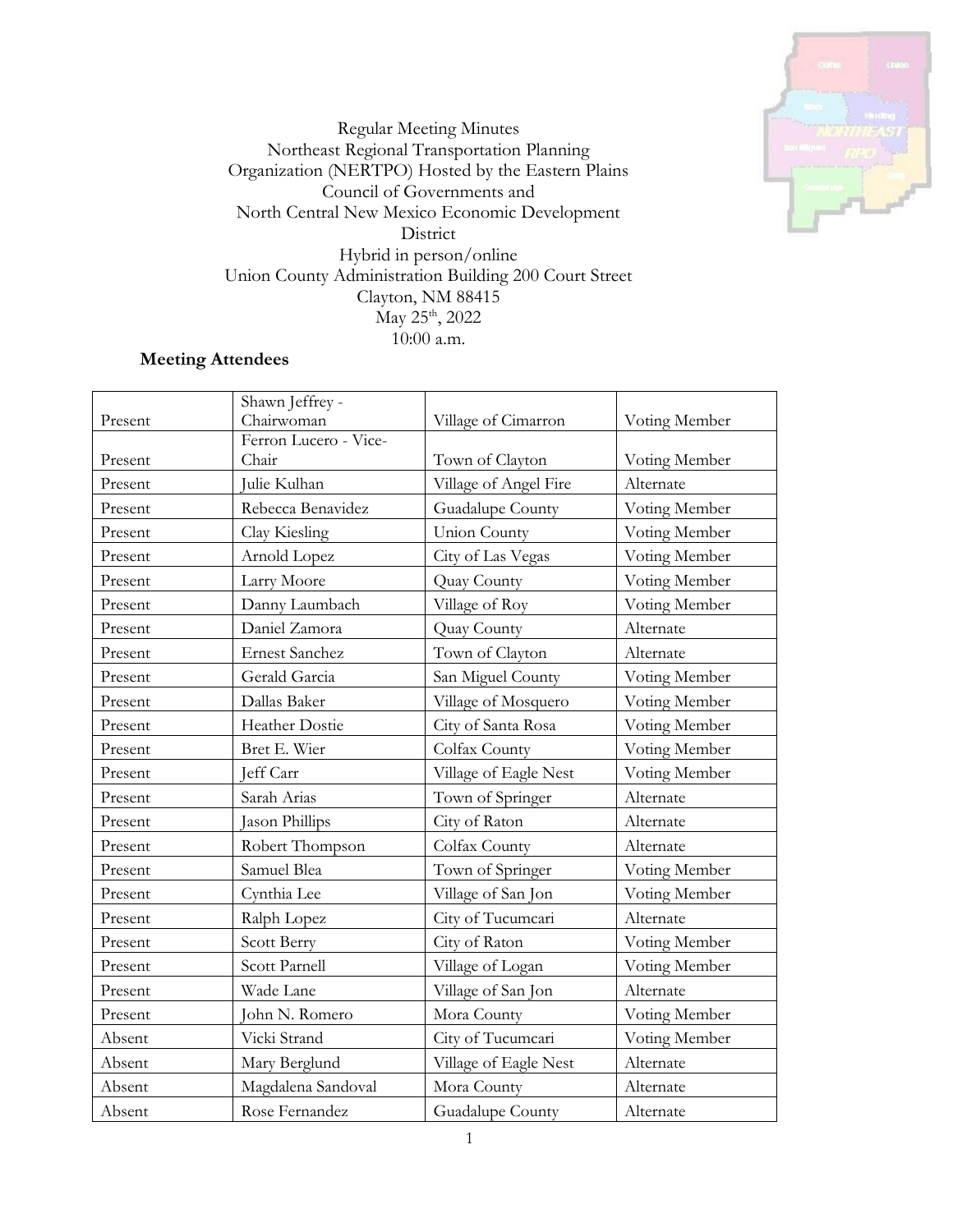| Absent | Vacant              | San Miguel County      | Alternate     |
|--------|---------------------|------------------------|---------------|
| Absent | Carala Taylor       | Village of Maxwell     | Voting Member |
| Absent | ennifer Baca        | Harding County         | Voting Member |
| Absent | Jay Ruybalid        | Village of Angel Fire  | Voting Member |
| Absent | Pedro Laumbach      | Harding County         | Alternate     |
| Absent | Clayton Moore       | Village of Roy         | Alternate     |
| Absent | Vacant              | City of Las Vegas      | Alternate     |
| Absent | Martin Martinez     | City of Santa Rosa     | Alternate     |
| Absent | Angie Gonzales      | <b>Union County</b>    | Alternate     |
| Absent | Renee Ledoux        | Village of Cimarron    | Alternate     |
| Absent | Onathan Valdez      | Village of Des Moines  | Voting Member |
| Absent | Jordan Wingo        | Village of Des Moines  | Alternate     |
| Absent | Diane Brown         | Village of Folsom      | Voting Member |
| Absent | Mike Schoonover     | Village of Folsom      | Alternate     |
| Absent | Lynn Wiseman        | Village of Grenville   | Alternate     |
| Absent | Mignon Saddoris     | Village of Grenville   | Voting Member |
| Absent | Shannon Aikman      | Village of House       | Voting Member |
| Absent | Sherwin W. Martin   | Village of House       | Alternate     |
| Absent | Dave Shivers        | Village of Logan       | Alternate     |
| Absent | Shawn Jeffrey       | Village of Maxwell     | Alternate     |
| Absent | Barbara June Melton | Village of Mosquero    | Alternate     |
| Absent | Telesfor Benavidez  | Village of Pecos       | Voting Member |
| Absent | Vacant              | Village of Pecos       | Alternate     |
| Absent | Laudente Quintana   | Village of Wagon Mound | Voting Member |
| Absent | Nora Sanchez        | Village of Wagon Mound | Alternate     |

#### **RTPO Planners, NMDOT Staff, and other attendees**

Paul Sittig– North Central NM Economic Development District (NCNMEDD) Raul Rodriguez III – Eastern Plains Council of Governments (EPCOG) Kyla Danforth – North Central NM Economic Development District (NCNMEDD) John Neunuebel – NMDOT NERTPO Liaison Samantha Sandoval – NMDOT LGRF Program Planner John Herrera – NMDOT LGRF Program Coordinator Richard Runyon – Dennis Engineering Company, Grants Administrator Billie Jo Barnes – Mayor of the Village of San Jon Kenny Flores – City of Santa Rosa, Project Manager Danny Gurule – City of Las Vegas, Public Works Manager Beth Schatz – Stantec Engineering Bert Thomas – Bohanon Huston George Dodge Jr. – NMDOT Local Government Division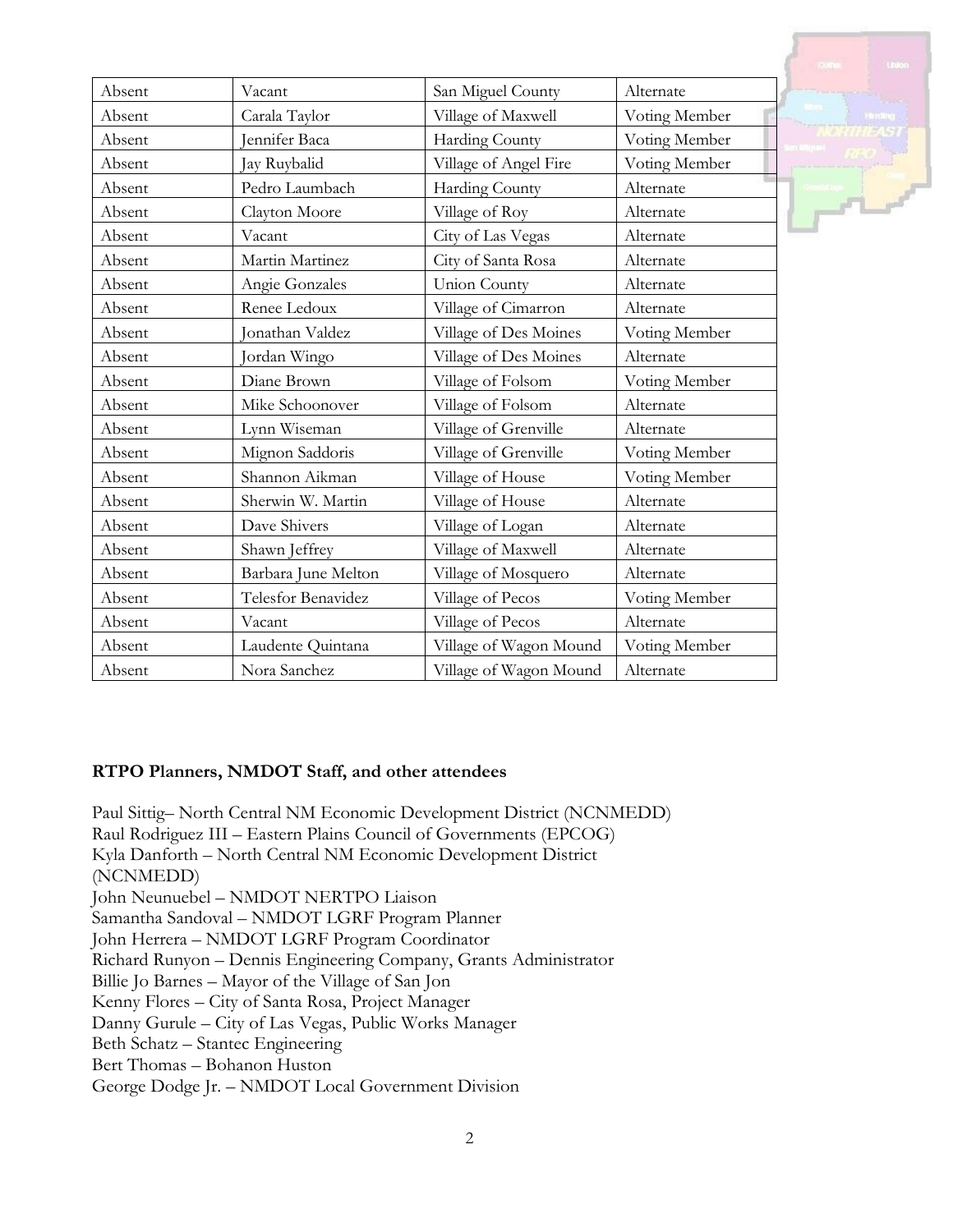

### **I. Call to Order**

The Meeting was called to order at 10:06 AM by Vice-Chairman Ferron Lucero.

### **II. Pledge of Allegiance/New Mexico State Flag**

The Pledge of Allegiance and salute to the New Mexico State Flag were led by Vice-Chairman Ferron Lucero.

#### **III. Welcome**

Vice-Chairman Ferron Lucero welcomed everyone to the virtual meeting and allowed for introductions.

Individual introductions were conducted by all in attendance.

### **IV. Approval of Agenda**

Vice-Chairman Ferron Lucero opened the review and approval of the agenda. Motion to approve the agenda as presented: Scott Berry, City of Raton Second: Cynthia Lee, Village of San Jon

All present voted in the affirmative. Motion carries.

### **V. Approval of Minutes** April  $27<sup>th</sup>$ ,  $2022 - (EPCOG)$  and NCNMEDD virtual)

Vice-Chairman Ferron Lucero opened the review and approval of the minutes from the April 27<sup>th</sup>, 2022, monthly meeting. With no comments provided, the Vice-Chairman asked for a motion.

Motion to approve the minutes as presented by Clay Kiesling, Union County Second: Ernest Sanchez, Town of Clayton

All present voted in the affirmative. Motion carries.

## **VI. Presentation/approval: FFY 23 TPF Rating and Ranking** (RRTPO Members, NERTPO Planners)

Mr. Paul Sittig, NCNMEDD, spoke to membership about the Rating and Ranking process for FFY 23 TPF Call for Projects. Mr. Sittig and Mr. Rodriguez III have distributed a link with the Google docs survey form for members to submit their rating and ranking votes. Only one (1) submission per member entity will be allowed. Planners will tally all votes once present members have voted and compile a preliminary RTIPR for membership approval at the next NERTPO meeting. Mr. Sittig reviewed voting criteria that was approved last year for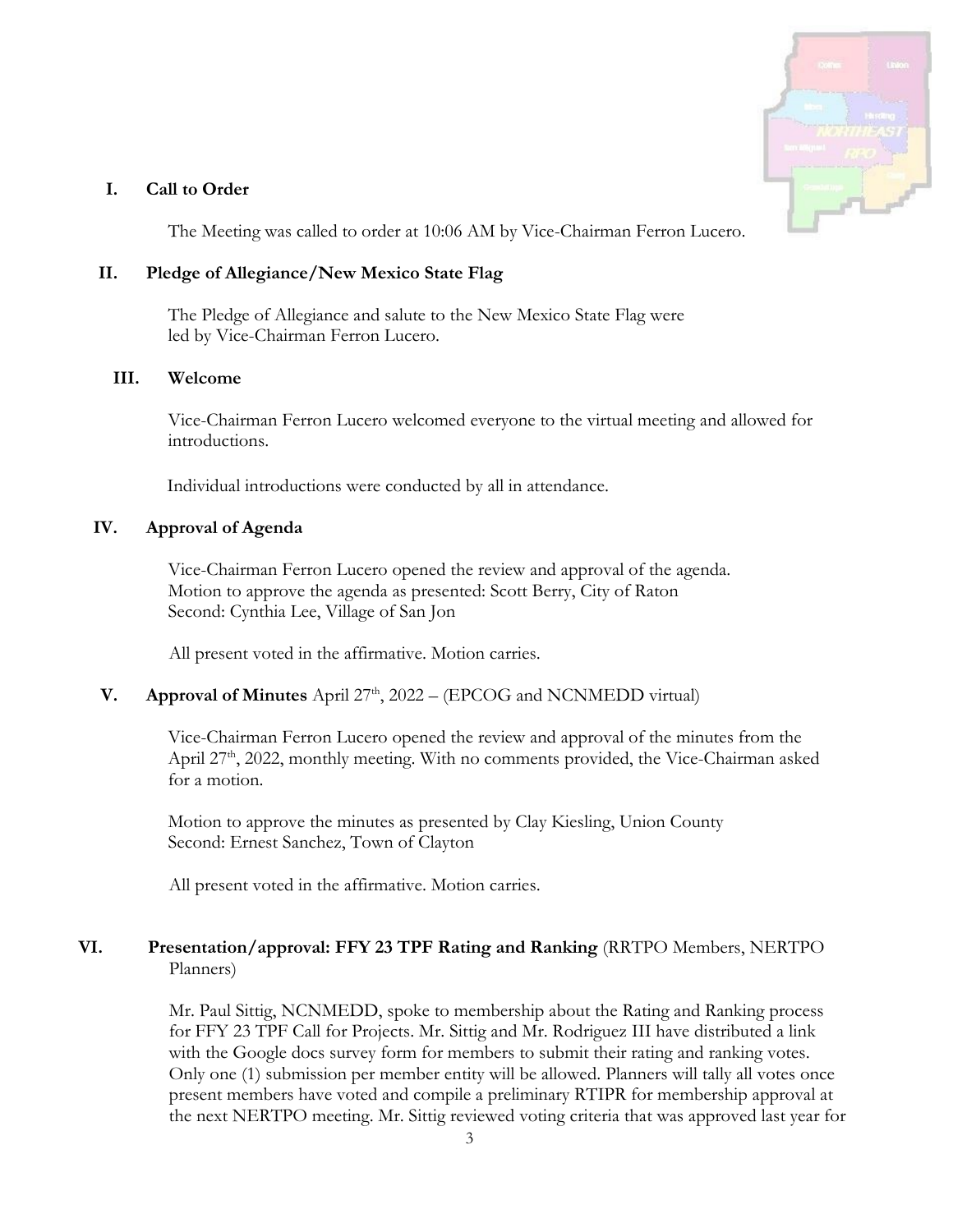the FFY 22 Rating and Ranking process. There are a total of 40 presentations that will be presented in alphabetical order according to membership entity name. All projects should be a maximum of four (4) minutes long with a two (2) minute question and answer period after each individual project presentation.

Project presentations began with 19 projects, a lunch break, and the remaining 21 after the lunch break. The list of projects is below:

- **1.** Angel Fire N. Angel Fire Road
- **2.** Cimarron 9th Street
- **3.** Cimarron Bridge crossings
- **4.** Clayton Loves Perimeter
- **5.** Clayton Wilson Street
- **6.** Colfax Co. Bartlett Mesa Subdivision
- **7.** Colfax Co. York Canyon Subdivision
- **8.** Colfax Co. CR B-4 Onate Rd
- **9.** Colfax Co. Tinaja Crossing
- **10.** Eagle Nest Tangle Leg Drive
- **11.** Eagle Nest No Name Trail
- **12.** Guadalupe County Bar Y Road
- **13.** Guadalupe County La Loma Road
- **14.** Guadalupe County Pintada Road
- **15.** Guadalupe County River Road
- **16.** Las Vegas El Creston Circle
- **17.** Las Vegas University Ave & 8th Street
- **18.** Logan Village of Logan Roadway Improvements
- **19.** Maxwell 2nd Street
- **20.** Mora Co. CO-011 Buena Vista Rd
- **21.** Mora Co. C-031 Canada Ancho Rd
- **22.** Mora Co. A-30 El Alto & A-31 Camanio del Medio
- **23.** Mora Co. C-035 Kruse Rd
- **24.** Mora Co. A005 Monte Aplanado Rd
- **25.** Quay Co. Bridge #1625
- **26.** Quay Co. QR-63
- **27.** Quay Co. QR-AR
- **28.** Raton City-wide pavement pres.
- **29.** Roy Seventh St.
- **30.** Roy Roosevelt St.
- **31.** San Jon Various roads
- **32.** San Miguel County Harris, Chico, Sheridan Roads
- **33.** San Miguel County Vista De Vegas, N. Luna Dr, Maximilliano Dr.
- **34.** San Miguel County San Juan Road, CR B41D
- **35.** Santa Rosa Chuck and Dale Lane
- **36.** Santa Rosa Pecos Avenue
- **37.** Santa Rosa Smith Street
- **38.** Springer Cimarron Ave., 3rd St., 5th St.
- **39.** Springer Prospect Ave.
- **40.** Tucumcari Aber Addition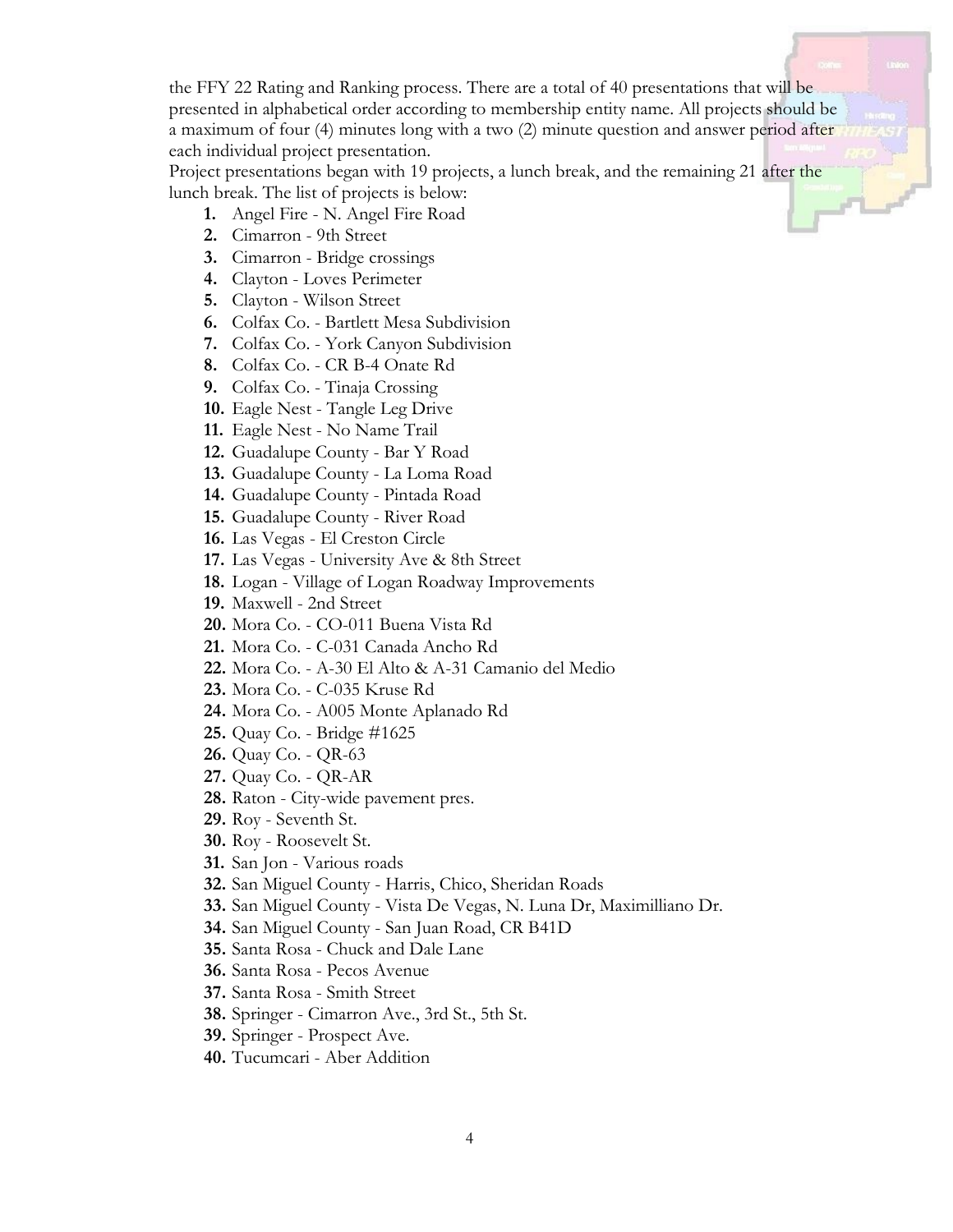All member entities submitting FFY 23 TPF applications included in the presentations the following criteria:

- Other funding sources identified, matching funds available
- Support from existing planning documents, state/federal agencies, on STIP, RTIPR, or other priority list
- Clearly define scope of project
- Level of coordination with RTPO, NMDOT and District
- Economic impact (improve access to jobs and tourism), need for project clearly outlined
- Improves quality of life/promotes safety/ environmental sustainability
- Right of way acquisition and clearances, shovel readiness, planning documents, environmental clearances, project timeline.
- If the project is part of a larger phased project
- Whether the project includes a priority bridge

### **VII. Discussion: NERTPO Planners/Program Manager Reports** (NERTPO Planners)

Paul Sittig, NMNMEDD, spoke to membership regarding tallying membership's rating and ranking votes. Please have them done by end of business today or by tomorrow morning May 26<sup>th</sup>, 2022 at the latest to allow for RTPO staff to ensure a draft RTIPR is finished to include with membership's applications to the FTP website by the NMDOT deadline of May  $31<sup>st</sup>$ , 2022. Mr. Sittig updated membership that the Regional Work Plans (RWP) for NCNMEDD and EPCOG will be ready for review and approval from the board at the next NERTPO meeting of June 22<sup>nd</sup>, 2022 for the next two (2) years. Also presented at the next meeting will be the NERTPO Bylaws and Open Meetings Act Resolution updates for discussion and approval. Raul Rodriguez III, EPCOG agreed with Paul's update and also reminded membership that the Bipartisan Infrastructure Law (BIL) has funded multiple programs to improve transportation infrastructure and beyond such as wastewater, storm drainage, and other grant opportunities. Mr. Kiesling, Union County, asked about the Regional Transportation Plan (RTP) updates. Mr. Rodriguez III updated membership that he, Mr. Sittig and Kyla Danforth, NCNMEDD Transportation Intern, have been working on updates and will also provide an agenda item for review and approval at the next NERTPO meeting.

### **VIII. Discussion – NMDOT District IV Update** (Mr. James M. Gallegos, PE – NMDOT District 4 Engineer and NMDOT Staff)

Samantha Sandoval , NMDOT District 4 LGRF Program Planner, commended membership on their presentations. Ms. Sandoval has received a list for the FFY 23 LGRF agreements and is currently working to get those letters to awarded members in about a month. Please sign and get these back to her as soon as possible to execute these agreements. Also, close-out documentation for FFY 19-20 must be sent to Ms. Sandoval as soon as possible.

### **IX. Discussion: Project Status Update** (Local Government Members)

There being none, item is closed.